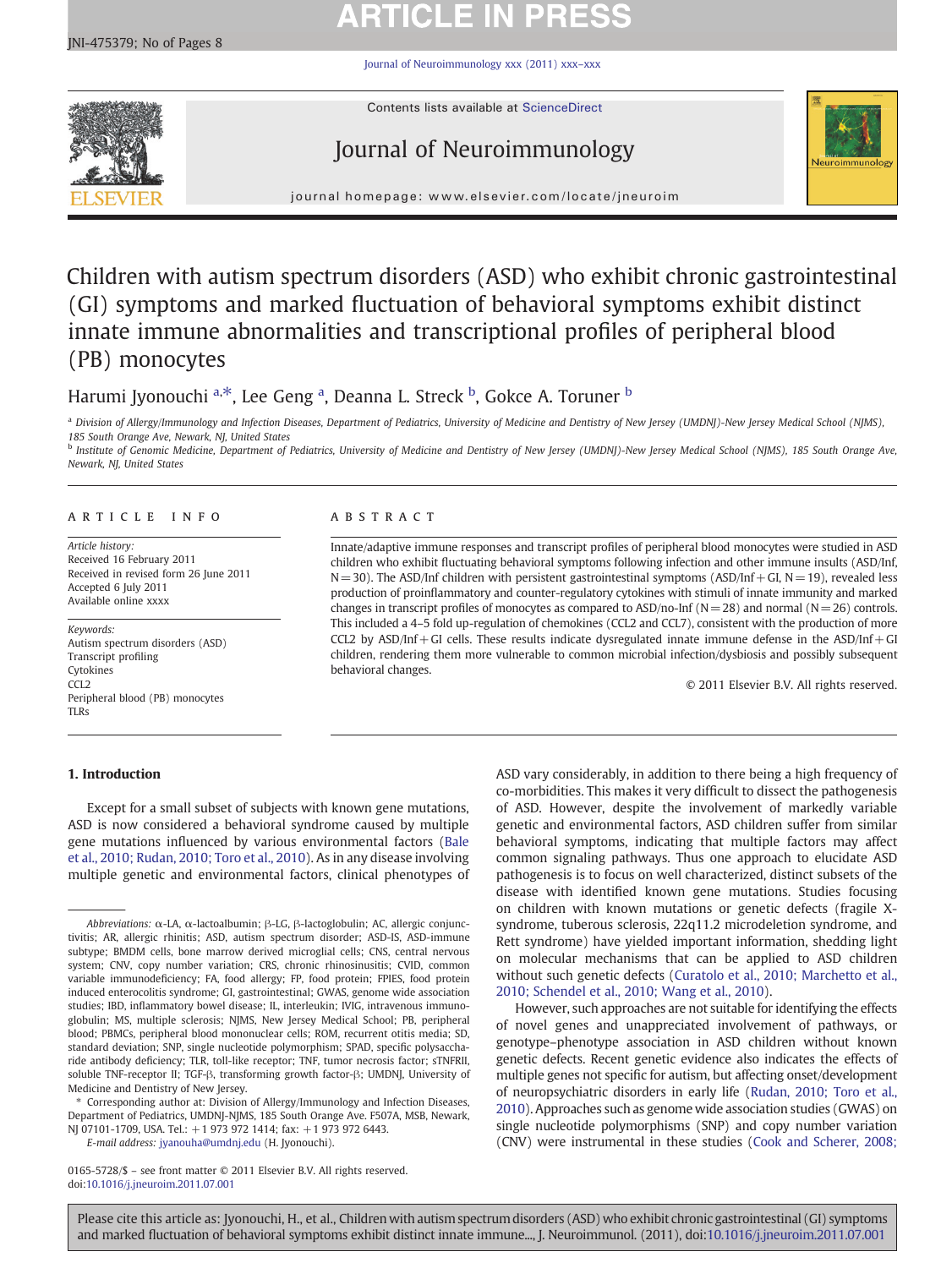<span id="page-1-0"></span>

[El-Fishawy and State, 2010\)](#page-7-0). However, these approaches seem to be limited in their power to predict contributions of rare genetic defects or assessment of total risk variance ([Rudan, 2010](#page-7-0)). An alternative approach may be to focus on a subset of ASD children with distinct clinical symptoms and/or co-morbid conditions, but no known genetic risk factors.

In our Pediatric Allergy/Immunology Clinic, we evaluated a number of ASD children who were referred for evaluation of immune functions secondary to symptoms indicating immunodysregulation. These symptoms include severe adverse reactions to multiple medications, recurrent infection not responding to the first-line treatment [mainly recurrent otitis media (ROM) and chronic rhinosinusitis (CRS)], chronic gastrointestinal (GI) symptoms, and food allergy (FA). Among these ASD children, we identified a unique subset characterized by markedly fluctuating behavioral symptoms and repeated loss of once acquired cognitive skills, occurring after immune insults (typically viral infection) ([Jyonouchi et al., 2008](#page-7-0)). Moreover, these patients revealed aberrant innate immune responses with certain stimuli of innate immunity [\(Jyonouchi et al., 2008](#page-7-0)). It is of note that such abnormalities were not observed in non-ASD children with recurrent infection (CRS and OM) or FA [\(Jyonouchi, 2009;](#page-7-0) [Jyonouchi et al., 2005b, 2007](#page-7-0)).

In our previous study, innate immune responses were assessed by overnight stimulation of peripheral blood mononuclear cells (PBMCs) with agonists of toll-like receptors (TLRs). In this setting, the main PB cells responding to TLR agonists are monocytes. PB monocytes are heterogeneous, consisting of classical monocytes (CD14<sup>++</sup>, CD16<sup>−</sup> cells) and non-classical (or alternatively activated) monocytes  $(CD14<sup>+</sup>)$ CD16<sup>+</sup> cells) [\(Serbina et al., 2008; Parihar et al., 2010](#page-7-0)). Classical monocytes make up the majority of PB monocytes. Although the halflife of dormant PB monocytes is short, upon inflammatory stimuli, they escape apoptosis and are recruited to the site of inflammation via chemokines (CCL2 and CCL7) where they differentiate into tissue macrophages ([Serbina et al., 2008; Parihar et al., 2010](#page-7-0)). PB monocytes recruited to the central nervous system (CNS) develop into exogenously derived microglial cells or bone marrow derived microglial (BMDM) cells, which have been shown to play a major role in CNS inflammation [\(Djukic et al., 2006; Rodriguez et al., 2007; Davoust et al., 2008;](#page-7-0) [Ransohoff and Cardona, 2010\)](#page-7-0).

Given these previous findings, we hypothesized that altered transcript profiles in PB monocytes in association with aberrant innate immune responses are detectable in this subset of ASD children who exhibit fluctuating behavioral symptoms/cognitive skills following immune insults (ASD/Inf). To test our hypothesis, we determined transcript profiles of PB monocytes in comparison with innate immune responses in the ASD/Inf children. Control subjects included both ASD children without such characteristics as described above (ASD/no-Inf) and normal controls. Unexpectedly, our results revealed that the ASD/Inf children with severe GI symptoms  $(ASD/Inf+GI)$  but not those without GI symptoms (ASD/Inf-no GI) exhibit distinct innate immune abnormalities in association with significantly altered transcript profiles of PB monocytes.

# 2. Materials and methods

# 2.1. The study subjects

The study subjects were recruited following the protocol approved by our institutional review board at University of Medicine and Dentistry of New Jersey (UMDNJ)—New Jersey Medical School (NJMS). The blood samples were obtained after obtainment of the signed parental consent forms. A signed assent form was also obtained from the study subjects older than 7 years of age, if the subject was judged of being capable of signing/understanding the assent form by the parents. In most cases, obtainment of blood samples was coincided with the medically indicated blood work to minimize the frequency of

venipuncture. Blood samples from mothers of the study subjects were also obtained, if the mothers consented.

All the study subjects and their mothers were recruited in the Pediatric Subspecialty Clinic where multiple subspecialty clinics operate including cardiology, endocrinology, genetics, developmental pediatrics, allergy/immunology, gastroenterology, general pediatrics, pulmonology, and nephrology. All the subjects were examined prior to the venipuncture to ensure that there was no evidence of active infection or acute illnesses. Demographic information of all the study subjects is summarized in Tables 1 and 2.

# 2.1.1. ASD diagnosis

In both ASD/Inf and ASD/no-Inf children, ASD diagnosis was made or ascertained by DSM-IV (Diagnostic and Statistical Manual of Mental Disorders IV) criteria, ADI-R (Autism Diagnostic Interview-Revised), and/or ADOS (Autism Diagnostic Observational Schedules). All the ASD children recruited to this study were those with established autism diagnosis from established autism diagnostic centers including ours at UMDNJ. The ASD/Inf children were defined by having at least 3 occurrences of changes in behavioral symptoms and/or loss of cognitive skills documented following infection such as viral syndrome and history of physician diagnosed recurrent ear infection, sinusitis, and other deep seeded infection. These occurrences were documented independently by caretakers, teachers, and therapists.

### 2.1.2. Diagnosis of atopic disorders

Allergic rhinitis (AR) and allergic conjunctivitis (AC) were diagnosed with positive skin prick test reactivity and/or presence of allergen-specific IgE accompanied by clinical features consistent with AR and AC [\(Butrus and Portela, 2005; Nassef et al., 2006](#page-7-0)) Asthma diagnosis was based on NIH guideline criteria (2007). Asthma without skin test reactivity and/or allergen-specific IgE antibody was categorized as non-atopic asthma ([Nassef et al., 2006\)](#page-7-0).

# 2.1.3. Diagnosis of food protein induced enterocolitis syndrome (FPIES)

FPIES to common food proteins (FP) including cow's milk protein, wheat, and soy was diagnosed with the following criteria: 1) presence of objective GI symptoms (diarrhea, loose stool, and constipation) which resolved with avoidance of causative FPs, 2) delayed (more than 6 h) onset of GI symptoms following exposure to offending FPs after resolution of GI symptoms, and 3) cellular immune reactivity to offending FPs defined as the production of more than 1 standard deviation  $(SD)$  + control mean value of TNF- $\alpha$  and/or IL-12 by PBMCs with stimuli of causative FPs [\(Jyonouchi et al., 2005a](#page-7-0)). Diagnoses of other GI conditions were ascertained by reviewing medical charts and previous laboratory findings.

# 2.2. Cytokine production assays

PBMCs were isolated by Ficoll–Hypaque density gradient centrifugation. Innate immune responses were assessed by incubating PBMCs ( $10^6$  cells/ml) overnight with TLR4 agonsit (LPS; 0.1  $\mu$ g/ml, GIBCO-BRL, Gaithersburg, MD), TLR2/6 agonist (zymosan; 50 μg/ml, Sigma-Aldrich, St. Luis, Mo), TLR3 agonist (Poly I:C, Poly I:C, 0.1 μg/ml, Sigma-Aldrich), TLR 5 agonist (flagellin, 0.1 μg/ml, InvivoGen, San Diego, CA),TLR7/8

### Table 1

Demographics of the pediatric study subjects.

|                                                                | ASD/Inf                                                             | $ASD/no-Inf$                | Normal controls                |
|----------------------------------------------------------------|---------------------------------------------------------------------|-----------------------------|--------------------------------|
| Subject number<br>Age (year): Median 7.5 (3.0-15.6)<br>(range) | $N = 30$                                                            | $N = 28$<br>$5.9(3.0-17.9)$ | $N = 26$<br>$8.2(3.0-16.8)$    |
| Sex (male: female)<br>Ethnicity                                | 27.3<br>2 AA <sup>a</sup> , 3 Asian, 23 W 4 AA, 3 Asian,<br>2 mixed | 23:6<br>22 W                | 22.4<br>1 AA, 2 Asian,<br>23 W |

<sup>a</sup> Abbreviations used: AA (African Americans), W (Caucasians).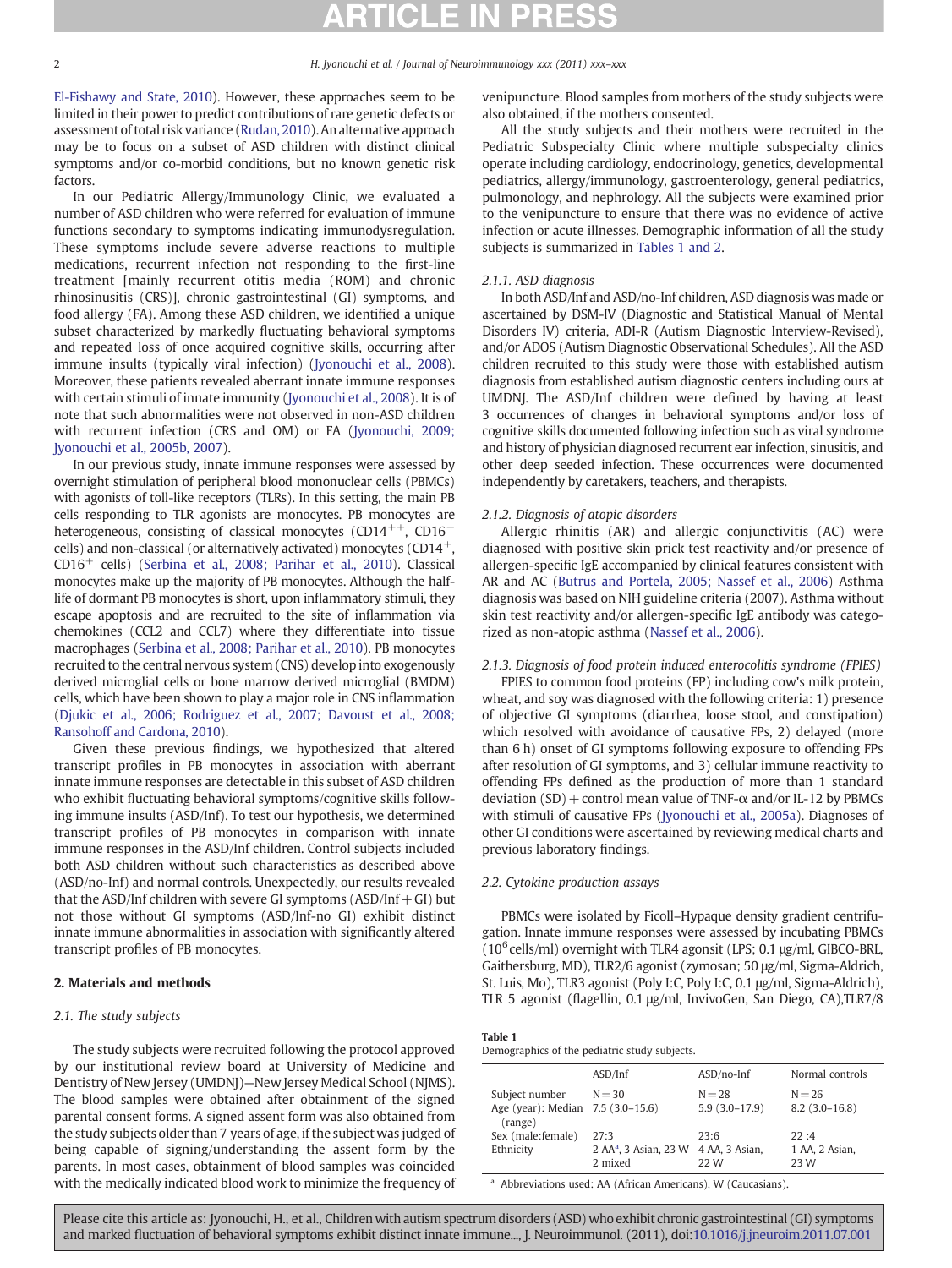<span id="page-2-0"></span>Table 2 Demographics of the adult study subjects (mothers of the study subjects).

|                                                  | ASD/Inf                                   | $ASD/no-Inf$            | Normal controls         |
|--------------------------------------------------|-------------------------------------------|-------------------------|-------------------------|
| Subject number<br>Age (year) : median<br>(range) | $N = 29$<br>$40(32-52)$                   | $N = 28$<br>$38(32-49)$ | $N = 10$<br>$37(24-48)$ |
| Ethnicity                                        | $2$ AA <sup>a</sup> , $3$ Asian,<br>24 W  | 4 AA, 3 Asian,<br>21 W  | 10 W                    |
| Co-morbidities<br>Autoimmune<br>disease          | 2 (MS, Lyme disease) 1 (celiac disease) 0 |                         |                         |

<sup>a</sup> Abbreviations used: AA (African Americans), MS (multiple sclerosis), W (Caucasians).

agonist (CL097, water-soluble derivative of imidazoquinoline, 20 μM, InvivoGen), and TLR 9 agonist (CpG, 5 μg/ml, InvivoGen) in RPMI 1640 with additives as previously described ([Jyonouchi et al., 2005b](#page-7-0)). We also assessed the responses to dectin 1 agonist [heat killed Candida albicans as a source of  $\beta$ -lactam (10<sup>9</sup> cells/ml)–10  $\mu$ /ml, InvivoGen] Overnight incubation was adequate to induce the optimal responses in this setting. Levels of proinflammatory [tumor necrosis factor-α (TNF-α), IL-1β, IL-6, IL-12p40, and IL-23] and counter-regulatory [IL-10, transforming growth factor-β (TGF-β) and soluble TNF-receptor II (sTNFRII)] cytokines in the culture supernatant were then measured by ELISA.

# 2.3. Reactivity to T cell stimulants

Cellular reactivity to T cell stimulants was assessed by incubating PBMCs (10<sup>6</sup> cells/ml) with T cell mitogens [Con A (2  $\mu$ g/ml) and PHA (5 μg/ml), Sigma-Aldrich], recall Ags [tetanus toxoid (1:1000, Aventis Pasteur, Swiftwater, PA), candida Ag (5 μg/ml, Greer, Lenoir, NC), β-lactoglobulin (β-LG, Sigma-Aldrich), and α-lactoalbumin (α-LA, Sigma-Aldrich)], and IFN-γ inducing cytokines [IL-12p70 (0.2 ng/ml, BD-Pharminge, San Diego, CA), IL-18 (1 ng/ml, BD-Pharmingen) for 4 days and measuring levels of IFN-γ, TNF-α, IL-5, IL-10, IL-12p40, and IL-17 in the culture supernatant ([Jyonouchi et al., 2010\)](#page-7-0). Four days' incubation period resulted in the optimal production of these cytokines in this setting in the initial titration studies.

## 2.4. Cytokine ELISA

Cytokine levels were measured by ELISA, using OptEIA™ Reagent Sets (BD Biosciences) for IFN-γ, IL-1β, IL-5, IL-6, IL-10, IL-12p40, and TNF-α, and ELISA reagent set (R & D, Minneapolis, MN) for sTNFRII, IL-17 (IL-17A), and TGF-β. IL-23 ELISA kit were purchased from eBiosciences, San Diego, CA. Intra- and inter-variations of cytokine levels were less than 5%.

# 2.5. Transcription profiling

Peripheral blood (PB) monocytes were purified using an immunoaffinity column following the company's instructions (MACS monocytes isolation kit, Miltenyi Biotec, Auburn, CA). Total RNA were extracted by the RNA easy kit (Quiagen, Valencia, CA). RNA labelling and hybridizations on Agilent Human  $4 \times 44$ K arrays (Agilent, Lexington, MA) were done using the Agilent One-Color Microarray-Based Gene Expression Analysis Ver 5.5 protocol (Agilent). All slides ware scanned by Agilent Scanner and normalized numerical data will be obtained by Agilent Feature extraction software 9.

### 2.6. Statistics

For comparison of test values with control values, a Wilcoxon signed rank test was used and for comparison of multiple groups, a Kruskall– Wallis test was used. These non-parametric statistical measures were used because many of the data sets in this study were not normally distributed. Differences of frequency were tested with a Chi square ( $\chi^2$ )

test. Correlation was tested by using a linear regression analysis. These tests were performed using R.2.10.1 (R-Development Core Team 2009). A p value of  $\leq$  0.05 was considered to be statistically significant. For the analysis of microarrays experiments, Gene Spring GX v11 software (Agilent) was used. After filtering for "present" calls in at least 20% of samples, fold change analysis were performed for group for comparisons on 26992 probes. Genes with at least a two-fold changes as compared to controls are determined as up-regulated or downregulated. Using a specific module of GeneSpring software (Agilent), pathway enrichment analysis was performed on those genes to see if there is a statistically significant enrichment ( $p<0.05$ ) for specific BioPax pathways.

# 3. Results

### 3.1. Clinical features

Demographics of the study subjects are summarized in [Tables 1 and](#page-1-0) [2](#page-1-0). As summarized in Table 3 and consistent with our previous results [\(Jyonouchi et al., 2008\)](#page-7-0), there was no significant difference between the ASD/Inf and control groups regarding frequency of asthma, AR +AC, or FA (both IgE and non-IgE mediated). However, a high frequency of chronic GI condition (19/30, 63.3%) was noted in the ASD/Inf children (p<0.00001 by  $\chi^2$  test). These children were previously diagnosed with non-IgE mediated FA or FPIES. However, their GI symptoms persisted despite implementation of an appropriate restricted diet (avoidance of offending food). Their GI symptoms were often responsive to antibiotics and anti-fungal agents, albeit transiently [\(Jyonouchi et al., 2007](#page-7-0)). Extensive workups of these subjects ruled out inflammatory bowel disease, Celiac disease, eosinophilic gastroenteritis, or other well defined GI conditions. The ASD/Inf children with severe GI symptoms are referred to as  $ASD/Inf + GI$ children in this study. The ASD/Inf children without GI symptoms are designated as ASD/Inf-no GI children.

It is also of note that 7/30 ASD/Inf subjects were diagnosed with antibody (Ab) deficiency syndrome; 1 common variable immunodeficiency (CVID) and 6 specific polysaccharide antibody antibody deficiency (SPAD) (Table 3) ( $p$ <0.01 by  $\chi^2$  test). Among these 7 ASD/Inf children, 4 revealed chronic GI conditions, indicating that persistent GI conditions are not solely attributed to Ab deficiency. Recurrent OM and CRS were also common in the ASD/Inf children but

# Table 3

Clinical features of the ASD/Inf group subjects.

| Co-morbidities                | ASD/Inf        |              | $ASD/no-Inf$ | Normal                 |
|-------------------------------|----------------|--------------|--------------|------------------------|
|                               | $+GI(N=19)$ no | $GI(N = 11)$ | $(N = 28)$   | controls<br>$(N = 26)$ |
| Asthma                        |                |              |              |                        |
| IgE mediated                  | 1/19           | 1/11         | $\Omega$     | 2/26                   |
| Non-IgE mediated              | 4/19           | 2/11         | 2/28         | 5/26                   |
| $AR + AC^a$                   | 2/19           | 2/11         | 5/28         | 5/26                   |
| Food allergy                  |                |              |              |                        |
| IgE mediated                  | 2/19           | 1/11         | 2/28         | 1/26                   |
| Non-IgE mediated              | 18/19          | 4/11         | 22/28        | 0 <sub>p</sub>         |
| Seizure disorders             | 1/19           | 1/11         | 1/28         | $\Omega$               |
| Chronic GI symptoms           | 19/19          | $\Omega$     | 2/28         | $\Omega$               |
| Immunodeficiency <sup>c</sup> | 4/19           | 3/11         | $\Omega$     | O                      |
| Recurrent infection           |                |              |              |                        |
| <b>ROM</b>                    | 11/19          | 6/11         | 4/28         | 1/26                   |
| <b>CRS</b>                    | 9/19           | 5/11         | 1/28         | 1/26                   |

 $a$  Abbreviations used: AR + AC, allergic rhinoconjunctivitis, CRS, chronic rhinosinusitis, ROM, recurrent otitis media.

b 2 control subjects had a history of FPIES but had outgrown this condition; no GI symptoms on at the time of blood sampling.

Among 7 children diagnosed with immunodeficiency, 6 subjects were diagnosed with specific polysaccharide antibody deficiency and 1 subject was diagnosed with common variable immunodeficiency (CVID) and all of them are now treated with supplemental intravenous immunoglobulin (IVIG).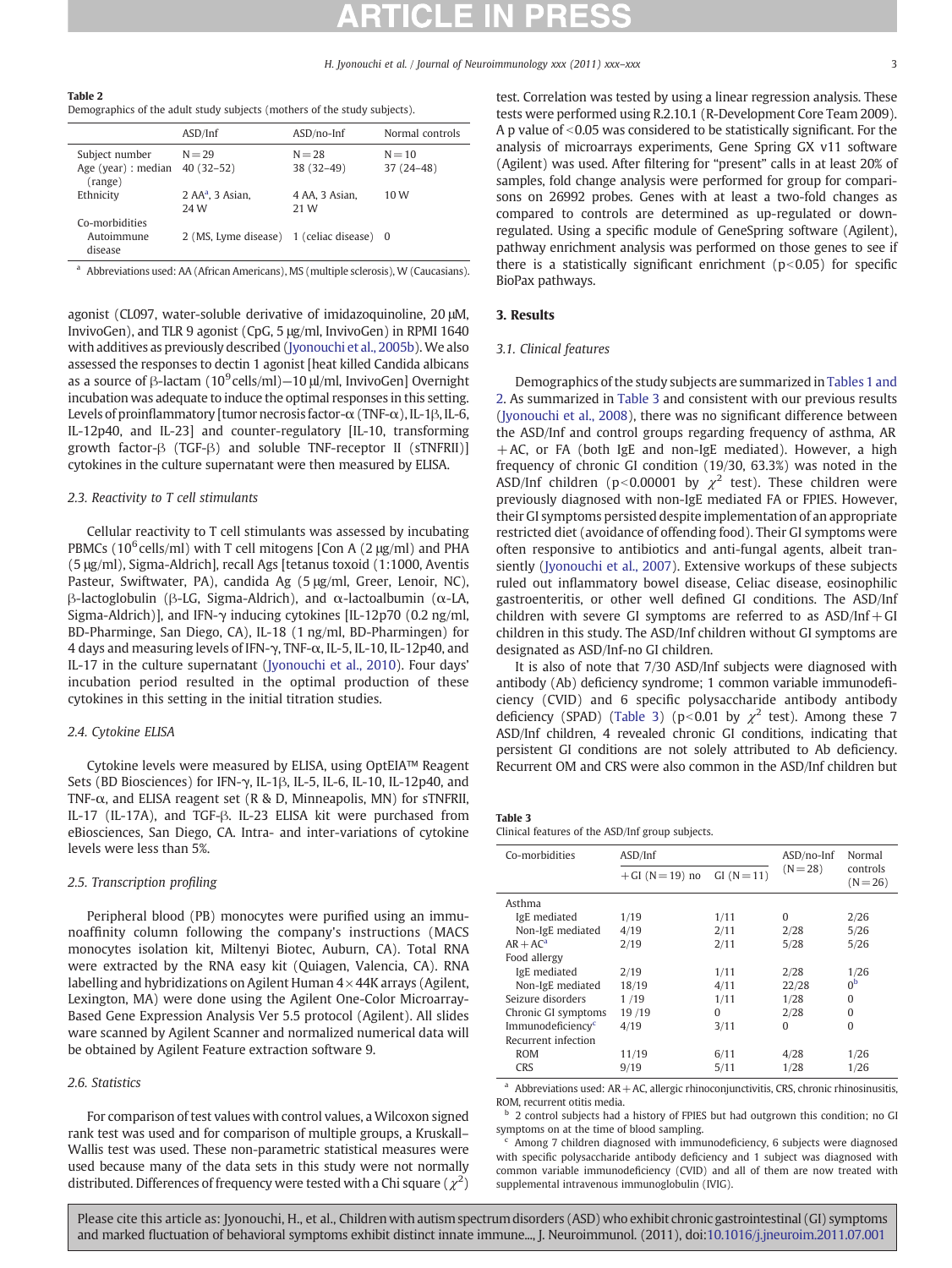equally distributed in ASD/Inf+GI and ASD/Inf-no GI children ([Table 3\)](#page-2-0). It is important to note that loss of cognitive skills was observed repeatedly and over a wide range of ages, and was not limited to infancy or early childhood.

# 3.2. Innate immune responses

The results for  $ASD/Inf + GI (N= 19)$ ,  $ASD/Inf -no GI (N= 11)$ , and  $ASD/no-Inf (N= 28)$  children were evaluated in comparison with ASD and normal controls. Changes in innate immune responses were more evident in the  $ASD/Inf + GI$  children than in the  $ASD/Inf$ -no GI children (Figs.  $1-4$ ). Namely, ASD/Inf + GI PBMCs produced less IL-6 and IL-1 $\beta$ with TLF7/8 agonist (Fig. 1), less IL-6 with TLR2/6 and TLR9 agonists and in the absence of stimuli (Figs.  $1-2$ ). In addition,  $ASD/Inf + GI$ PBMCs produced less IL-1β (medium only), IL-23 (TLR4 agonist), TNF-α (TLR9 agonist), and IL-12 (TLR 9 agonist) (Fig. 3). In contrast, ASD/Inf-no GI PBMCs did not reveal significant changes except for lower IL-23 production as compared to control cells (Figs. 1–3). As for counter-regulatory cytokines,  $ASD/Inf + GI$  PBMCs produced less IL-10 with TLR 2/6, 7/8, and 9 agonists and in the absence of medium ([Fig. 4](#page-4-0)). ASD/Inf-no GI PBMCs showed no such changes.

# 3.3. Responses to T cell stimulants

T cell responses did not differ among the study groups in response to T cell mitogens (PHA and Con A) or tetanus toxoid in terms of production of IFN-γ [\(Fig. 5\)](#page-4-0) and other cytokines (IL-5, IL-10, IL-12p40, TNF- $\alpha$ , and IL-17). However, when cells were stimulated with luminal Ags [candida and milk protein components ( $\alpha$ LA and  $\beta$ LG)], ASD/Inf + GI PBMCs produced less IFN- $\gamma$  (with  $\alpha$ LA) and less TNF- $\alpha$  (with  $\alpha$ LA, βLG, and candida Ag) as compared to ASD/no-Inf and normal controls [\(Fig. 6](#page-4-0)). Such changes were less evident in ASD/Inf-noGI cells.

# 3.4. Transcription profiling

In  $ASD/Inf + GI$  monocytes, large numbers of genes were up- or down-regulated (N2 fold) as compared to ASDno-Inf and normal control cells [\(Table 4](#page-4-0)). Such changes were less evident in ASD/Inf-no GI monocytes ([Table 4\)](#page-4-0). A total of 292 genes were overlapped in altered expression ( $>$ 2 fold) in ASD/Inf + GI monocytes, as compared to both ASD/no-Inf and normal controls. In contrast, the numbers of altered transcripts in ASD/Inf-no GI monocytes were substantially less than in ASD/Inf+GI cells, overlapping only in 6 genes ([Table 4](#page-4-0)). Notably, CCL2 and CCL7, key chemokines associated with migration of monocytes to inflamed peripheral tissues [\(Parihar et al., 2010](#page-7-0)), are up-regulated 4–5







Fig. 2. IL-1β production by PBMCs from ASD-IS, ASD-NS, ASD control, and normal control children when stimulated by a TLR 7/8 agonist overnight.  $\degree$ ; p<0.05,  $\degree$ \*; p<0.01,  $***$ ; p<0.005 by Wilcoxon signed rank test as compared to normal controls.

fold in  $ASD/Inf + GI$  monocytes. CCL2 were also up-regulated in  $ASD/Inf$ no GI monocytes (2-fold). The list of overlapping genes in  $ASD/Inf + GI$ monocytes is shown in supplemental Table 1 and includes genes associated with risk factors of schizophrenia/autism/depression (TGM2, BZRAP1, KREMEN1, EGR3, and ASMT) [\(Cai et al., 2008; Bucan et al.,](#page-7-0) [2009; Aleksic et al., 2010; Bradford et al., 2011; Jin et al., 2010; Jonsson et](#page-7-0) [al., 2010; Kim et al., 2010; Kyogoku et al., 2011](#page-7-0)).

We also studied transcript profiles of PB monocytes in mothers of the study groups. This is secondary to the facts that mothers of ASD children not only share genetic predisposition but also have a potential to affect these children during pregnancy by activation of the immune system [\(Baharnoori et al., 2010; De Miranda et al., 2010; Hsiao and Patterson,](#page-6-0) [2010\)](#page-6-0). Transcription profiling of PB monocytes obtained from mothers of the study groups revealed similar findings. Namely, the differences in transcription profiles in PB monocytes was more evident in  $ASD/Inf + GI$ mothers than in ASD/Inf-no GI mothers as compared to cells from mothers of the control groups [\(Table 4\)](#page-4-0). No difference was found in enrichment of transcripts of genes associated with specific pathways in ASD/Inf+GI, as well as ASD/Inf-no GI children. However, a difference was observed between the  $ASD/Inf + GI$  mothers and the  $ASD/no-Inf$ control mothers; enriched expression of genes associated with



Fig. 3. Cytokine production by PBMCs from ASD-IS, ASD-NS, ASD control, and normal control children when stimulated by TLR agonists as indicated as indicated in the figure. Medium: cells were cultured in the medium only without additional stimulants.  $*$ ;  $p<$  0.05, \*\*;  $p<$  0.01, \*\*\*;  $p<$  0.005 by Wilcoxon signed rank test as compared to normal controls.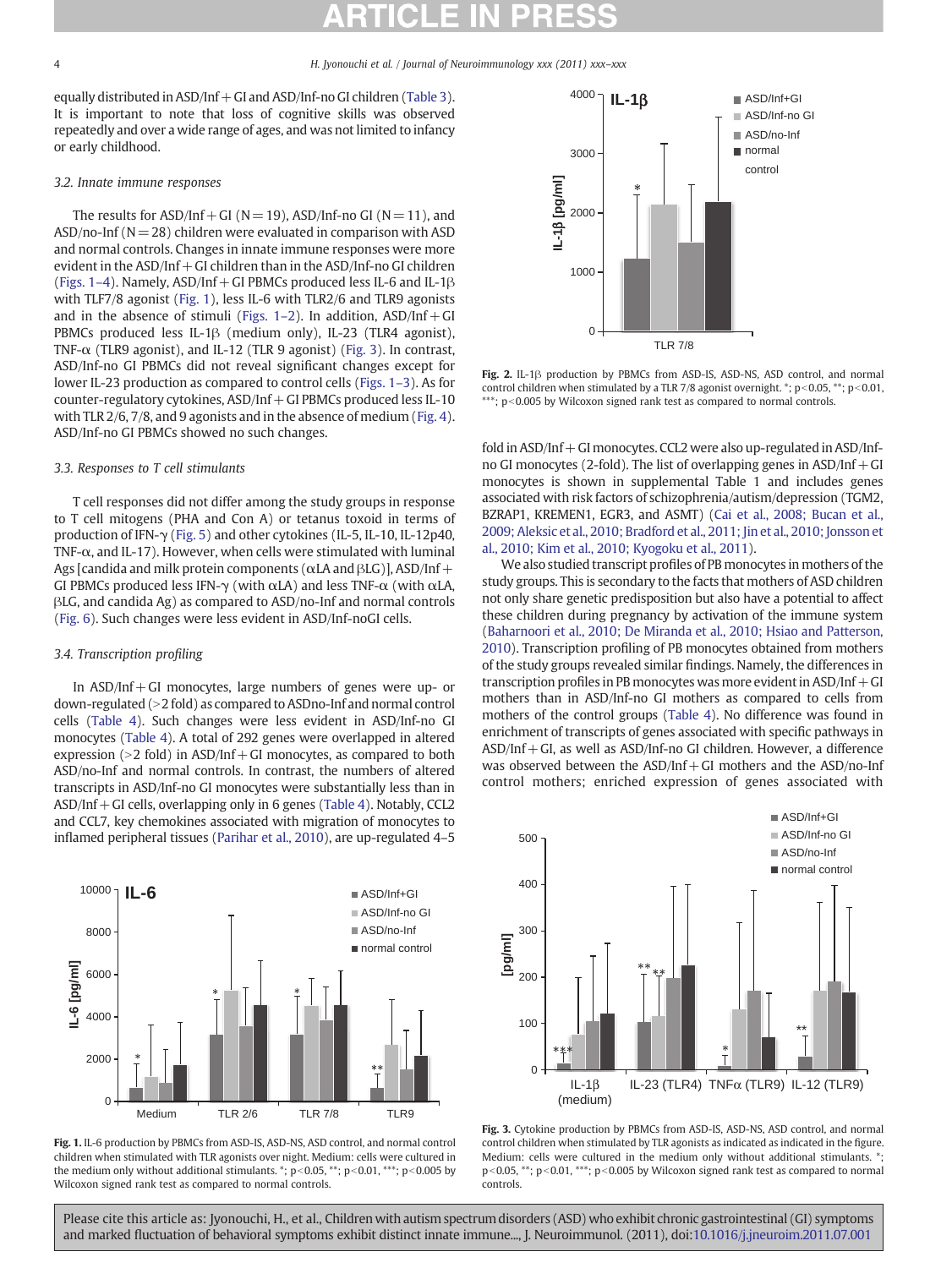<span id="page-4-0"></span>

Fig. 4. IL-10 production by PBMCs from ASD-IS, ASD-NS, ASD control, and normal control children when stimulated by TLR agonists as indicated in X axis of the figure. Medium: cells were cultured in the medium only without additional stimulants.  $*$ :  $p<0.05$ , \*\*;  $p<0.01$ , \*\*\*;  $p<0.005$  by Wilcoxon signed rank test as compared to normal controls.

Hedgehog and inhibitors of differentiation pathways was found in  $ASD/Inf + GI$  mothers.

## 3.5. CCL2 production

The most notable finding in transcription profiling of  $ASD/Inf + GI$ PB monocytes was the up-regulated mRNA expression of CCL2. Concentrations of CCL2 were measured in the culture supernatants obtained after overnight incubation with TLR agonists. CCL2 was found to be high in the setting of medium alone (no stimulant) and tended to decrease after stimuli of TLR agonists in ASD/no-Inf and normal control PBMCs, since monocytes produce CCL2 spontaneously. However, ASD/Inf+GI PBMCs did not reveal a decline of CCL2 production [\(Fig. 7](#page-5-0)). ASD/Inf-no GI PBMCs also revealed a tendency of less decline of CCL2 production, albeit this is not as evident as  $ASD/Inf + GI$  cells (Fig. 6). These findings are consistent with transcription profiling results.

## 4. Discussion

Complex gene–gene and gene–environmental factors can affect the intricate networks associated with brain development and functions. GWAS and studies of structural variations such as CNV have provided



Fig. 5. Cytokine production by PBMCs from ASD-IS, ASD-NS, ASD control, and normal control children when stimulated by recall antigens for 4 days as indicated in the figure.  $*; p<0.05, **; p<0.01, ***; p<0.005$  by Wilcoxon signed rank test as compared to normal controls.



Fig. 6. Cytokine production by PBMCs from ASD-IS, ASD-NS, ASD control, and normal control children when stimulated by polyclonal T cell mitogens and tetanus toxid.

genetic evidence of a substantial polygenetic components in ASD [\(Cook and Scherer, 2008; El-Fishawy and State, 2010; Rudan, 2010](#page-7-0)). As a result, it is now known that some gene mutations are non-specifically involved in various psychiatric disorders including ASD, affecting common pathway (s) [\(Rudan, 2010](#page-7-0)). In such multi-valent conditions, clinical phenotypes are expected to vary considerably. Modification of treatment measures based on genetic and environmental factors in each patient is likely required, in order to have optimal outcomes.

Given such a heterogeneous ASD population, focusing on well defined gene mutations or genetic defects associated with ASD has been rewarding, as discussed in the introduction ([Gonzales and](#page-7-0) [LaSalle, 2010; Wang et al., 2010](#page-7-0)). However, this strategy is not feasible for the identification of novel factors or the effects of unappreciated pathways. GWAS and CNV analysis have shed a light on numerous genetic mutations that can affect the development of ASD, but these approaches are not sensitive enough to assess the contribution of rare genetic variations that have yet to be identified or effects of unappreciated pathways [\(Rudan, 2010; Toro et al., 2010\)](#page-7-0).

In addition to behavioral symptoms and impaired cognitive skills, many ASD children suffer from various co-morbidities, with GI symptoms being the most common. Worsening GI symptoms often aggravate the behavioral symptoms in these children ([Buie et al.,](#page-7-0) [2010; Jyonouchi, 2010\)](#page-7-0). Our previous studies revealed that certain GI

### Table 4

Summary of transcripts profiles in ASD/Inf+GI and ASD/Inf-No GI children.

|                                  | Vs. normal<br>controls <sup>a</sup> | Vs. ASD/no-Inf<br>controls | The number of genes<br>overlapping in the 2<br>control groups |
|----------------------------------|-------------------------------------|----------------------------|---------------------------------------------------------------|
| ASD test group                   |                                     |                            |                                                               |
| All ASD/Inf subjects             |                                     |                            |                                                               |
| Up-regulated                     | 165                                 | 99                         | 7                                                             |
| Down-regulated                   | 166                                 | 42                         | 3                                                             |
| $ASD/Inf + GI$                   |                                     |                            |                                                               |
| Up-regulated                     | 1620                                | 322                        | 178                                                           |
| Down-regulated                   | 954                                 | 168                        | 114                                                           |
| ASD/Inf-no GI                    |                                     |                            |                                                               |
| Up-regulated                     | 28                                  | 378                        | 3                                                             |
| Down-regulated                   | 20                                  | 373                        | $\overline{\mathbf{3}}$                                       |
| ASD/Inf group mothers            |                                     |                            |                                                               |
| All mothers in the ASD/Inf group |                                     |                            |                                                               |
| Up-regulated                     | 252                                 | 29                         | 0                                                             |
| Down-regulated                   | 105                                 | 57                         | 1                                                             |
| $ASD/Inf + GI$ mothers           |                                     |                            |                                                               |
| Up-regulated                     | 856                                 | 72                         | 40                                                            |
| Down-regulated                   | 563                                 | 71                         | 41                                                            |
| ASD/Inf-no GI mothers            |                                     |                            |                                                               |
| Up-regulated                     | 230                                 | 546                        | 43                                                            |
| Down-regulated                   | 40                                  | 799                        | 12                                                            |

<sup>a</sup> The numbers of genes up- or down-regulated over 2-fold as compared to normal controls as well as ASD/no-Inf controls were shown in the table.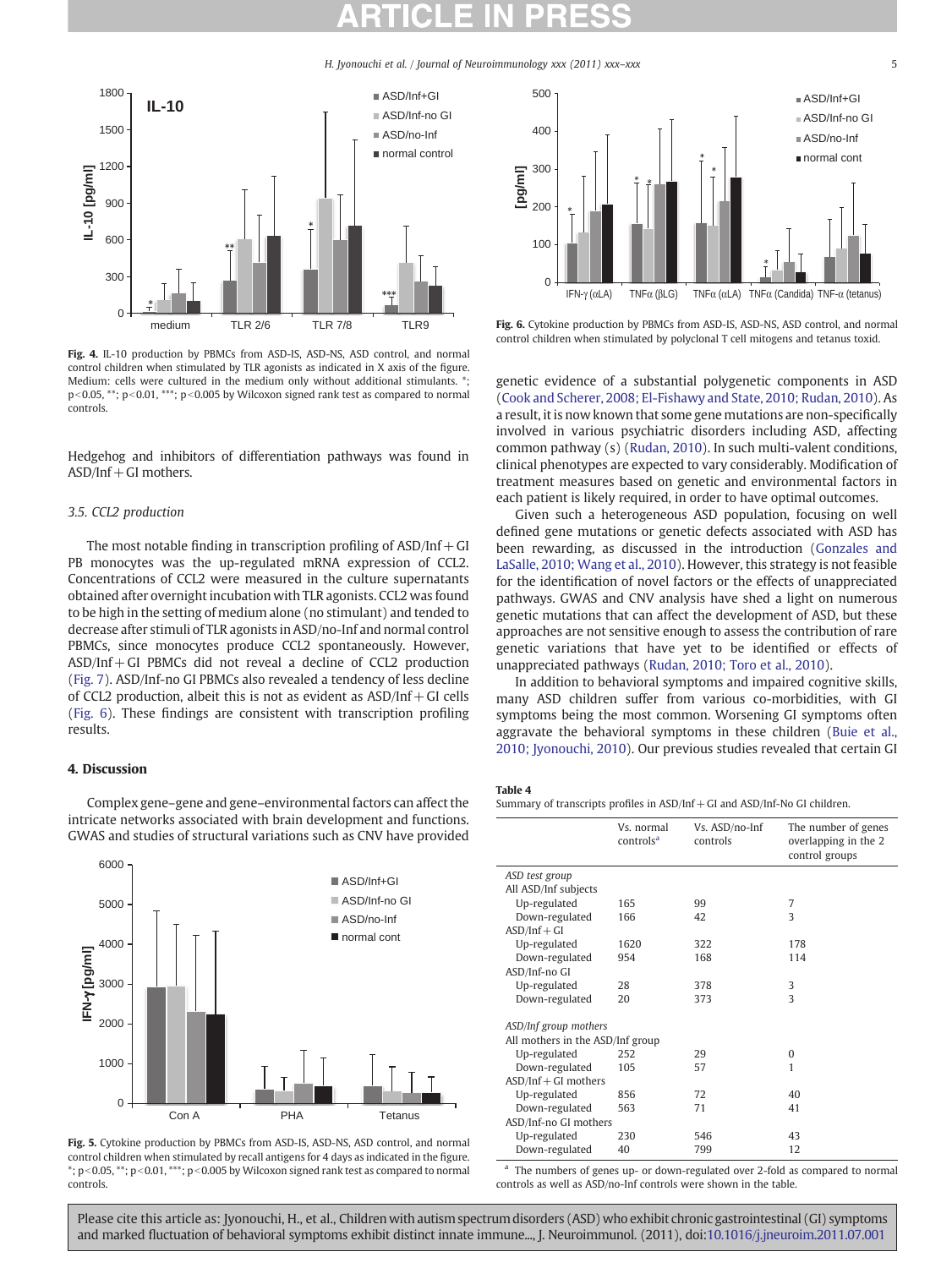<span id="page-5-0"></span>

Fig. 7. CCL2 production by PBMCs from ASD-IS, ASD-NS, ASD control, and normal control children when stimulated with TLR 4 or TLR7/8 agonists or without a stimulus overnight. Medium: cells were cultured in the medium only without additional stimulants. \*; p<0.05, \*\*; p<0.01, \*\*\*; p<0.005 by Wilcoxon signed rank test as compared to normal controls.

symptoms observed in young ASD children can be attributed to delayed type FA, with favorable responses to avoidance of offending food ([Jyonouchi et al., 2005a; Jyonouchi, 2009](#page-7-0)). However, in some ASD children, we also observed persistent GI symptoms that were helped, but not solely controlled, by the dietary intervention [\(Jyonouchi et al., 2007](#page-7-0)). These particular ASD children often exhibit markedly fluctuating behavioral symptoms and repeated loss of cognitive skills following immune insults ([Jyonouchi et al., 2008](#page-7-0)).

Various subtle immune abnormalities as well as abnormal findings of gut mucosa or array analysis of whole blood have been reported elsewhere (Ashwood and Wakefi[eld, 2006; Gregg et al., 2008;](#page-6-0) [Jyonouchi, 2009; Singh, 2009; Ashwood et al., 2011a; Enstrom et al.,](#page-6-0) [2010; Ashwood et al., 2011b](#page-6-0)). However, in general, findings of such abnormalities are subtle and not always reproducible. In most of the studies that have addressed immune abnormalities or GI symptoms in ASD, characterization of ASD subjects were limited to a neuropsychiatric evaluation, without detailed immunological characterization. Studying such a heterogeneous ASD population without defining subgroups may have led to the inconclusive findings in these previous immune studies.

In our prior research, we characterized a subset of ASD children who exhibited fluctuating behavioral symptoms and cognitive skills following immune insults (ASD/inf children). In this ASD subset, we observed innate immune abnormalities as compared to ASD/no-Inf and normal controls ([Jyonouchi et al., 2008\)](#page-7-0). Innate immunity senses when the body is under a stressful condition, such as pathogen invasion, by sensing microbial byproducts and damaged tissues products via receptors expressed on innate immune cells. Among these receptor families, TLRs are the most thoroughly studied and are thought to play crucial roles in stress responses. It is known that acute stress responses elicited by innate immune responses are partly mediated by inflammatory cytokines as well as microbial byproducts such as endotoxin, a TLR4 agonist. These mediators are sensed by innate immune cells in the CNS via TLRs or other innate immune receptors [\(Olson and Miller, 2004; Crack and Bray, 2007](#page-7-0)). In addition, peripherally activated innate immune cells are recruited to the CNS under certain conditions. For example, PB monocytes can migrate to the CNS, evolving into BMDM cells [\(Davoust et al., 2008\)](#page-7-0). Thus aberrant innate immune responses have the ability to alter key stress responses, which can then lead to an impairment of the neuroimmune network, hindering brain function. Therefore, our previous results indicate that in this subset of ASD children, the aberrant innate immune responses may be associated with their fluctuating behavioral symptoms and cognitive skills. However, in the initial study, it was unclear how GI symptoms were associated with their clinical features. This was partly due to the low numbers of study subjects and limited measures conducted for assessing innate immunity.

In this study, we were able to reveal that the ASD/Inf children exhibiting chronic GI symptoms  $(ASD/Inf + GI)$  revealed distinct innate immune abnormalities as opposed to the ASD/Inf-no GI children , despite the presence of similar fluctuating behavioral symptoms/cognitive activity in both subsets. That is,  $ASD/Inf+GI$ PBMCs had decreased production of both proinflammatory (IL-6, IL-1β, IL-12, and IL-23) and counter-regulatory cytokines (IL-10 and sTNFRII) in response to TLR agonists when compared to ASD/no-Inf and normal controls. This was most notable with TLR2/6 and 7/8 agonists. TLR7/8 are intracellular receptors for ssRNA, a byproduct often derived from RNA viruses ([Yuan et al., 2010\)](#page-7-0). Thus our findings indicate that impaired TLR7/8 mediated signaling may be associated with recurrent infection. TLR2/6 recognize pathogen associated molecular patterns derived from bacteria and fungi ([Yuan et al.,](#page-7-0) [2010\)](#page-7-0). Therefore, suboptimal responses to TLR2/6 agonists in the  $ASD/Inf + GI$  children may lead to impaired defense against fungi and other microbes, rendering them more vulnerable to common microbial infection, as well as dysbiosis. Our assumption is indirectly supported by the clinical features displayed by the  $ASD/Inf+GI$ children; they manifest frequent infection, persistent GI symptoms, and transient responses to anti-microbial agents [\(Table 3\)](#page-2-0). Such clinical features indicate that  $ASD/Inf + GI$  children may have aberrant mucosal immune responses to commensal flora as is observed in IBD patients [\(Yamamoto-Furusho and Podolsky, 2007\)](#page-7-0). However, the patterns of TLR responses in  $ASD/Inf + GI$  children differed from those observed in IBD patients who were studied using the same methodologies [\(Jyonouchi et al., 2010\)](#page-7-0).

Both the  $ASD/Inf + GI$  and  $ASD/Inf - no GI$  children included subjects diagnosed with Ab deficiency syndrome, with the number of subjects with this diagnosis, being 4 and 3, respectively. It should be noted that non-ASD children with Ab syndrome did not reveal the innate immune abnormalities that were observed in the  $ASD/Inf + GI$ children (manuscript submitted for publication). Therefore, it is unlikely that their persistent GI symptoms are attributed to aberrant immune responses to commensal flora or Ab deficiency syndrome.

Since the  $ASD/Inf + GI$  children revealed lower responses to TLR agonists and TLR responses affect adaptive responses, altered adaptive immune responses may be occurring in these  $ASD/Inf + GI$  children. Differences were not observed when PBMCs were stimulated with T cell mitogens or vaccine derived recall Ags among the study groups [\(Figs. 5](#page-4-0)–6). However, we did observe decreased production of Th1 cytokines (IFN-γ and TNF-α) in response to milk proteins (αLA and βLG) and candida Ag which may be associated with decreased IL-12 production [\(Fig. 6](#page-4-0)). Despite decreased production of IL-1β, IL-6 and TGF-β which are key differentiation factors for IL-17 producing Th17 cells ([Kimura and Kishimoto, 2011](#page-7-0)), we did not observe impaired production of IL-17 in the ASD-IS children. This may be associated with impaired production of Th1 cytokines, that in turn counter-act differentiation of Th17 cells [\(Kimura and Kishimoto, 2011](#page-7-0)).

It may be argued that the lower innate immune responses observed in the  $ASD/Inf + GI$  children reflect chronic  $GI$  inflammation thereby resulting in systemic immune suppression. However, this may not be the case. Namely, chronic inflammation typically causes up-regulated counter-regulatory cytokines while our results showed that production of these cytokines were suppressed in ASD/Inf+GI children. In addition, when the same methodologies were applied for non-ASD children with chronic inflammation (IBD, chronic rhinosinusitis and asthma), their TLR responses differed from those observed in the ASD/Inf+GI children. [\(Jyonouchi et al., 2008; Jyonouchi et al., 2010](#page-7-0)) (Unpublished observation). It should be noted that non-ASD children with chronic inflammatory conditions may have different patterns of TLR responses associated with their conditions. Therefore, at this point,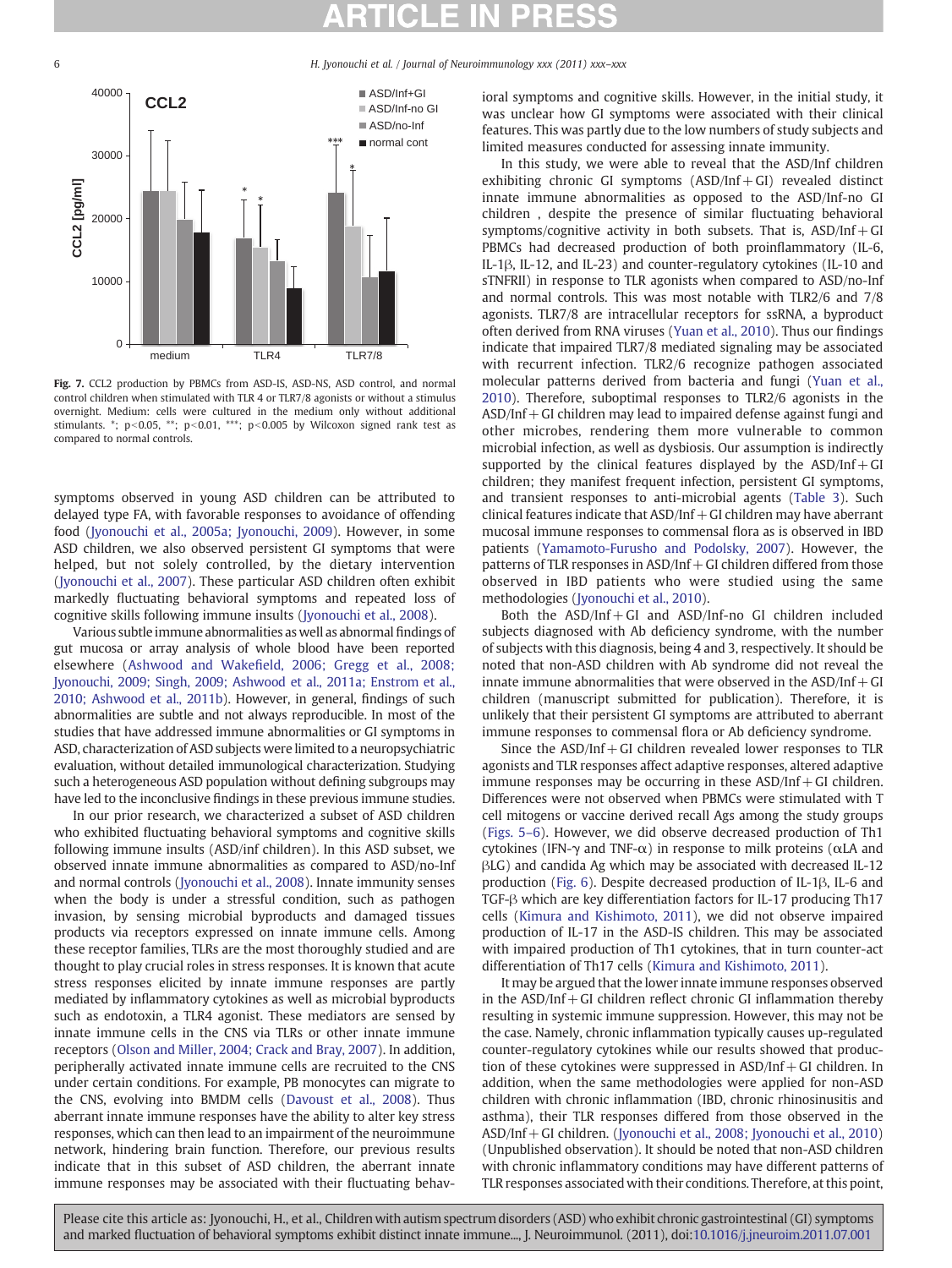<span id="page-6-0"></span>we cannot definitively rule out the possibility of chronic inflammation playing a role in our findings.

To further address whether innate immune abnormalities are specific to the  $ASD/Inf + GI$  children, we conducted transcription profiling of PB monocytes in all the study groups, as well as in the mothers of the study subjects. We elected to study mothers considering the possibility that maternal innate immune abnormalities may have affected these ASD children during pregnancy. The mothers tested in our study were not suffering from overt inflammation/infection/GI symptoms at the time of sample obtainment. Interestingly, our results revealed significant changes in the transcript profiles of monocytes in  $ASD/Inf + GI$  children, as well as their mothers [\(Table 4\)](#page-4-0). These findings make it even more unlikely that the changes in innate immune responses observed in the ASD/Inf+GI children are attributed to chronic GI inflammation. This finding is in contrast to the results of the transcript profiles of the ASD/Inf-no GI monocytes, which revealed similar transcript profiles to normal controls [\(Table 4](#page-4-0)). These results indicate that similar transcript profiles of PB monocytes between mothers and children of  $ASD/Inf + GI$  children could be attributed to genetic predisposition of innate immunity in ASD/Inf + GI children. It may also be possible that aberrant innate immune responses in the mothers of  $ASD/Inf + GI$  children may have also affected these children during pregnancy as reported in rodent models (Baharnoori et al., 2010; De Miranda et al., 2010; Hsiao and Patterson, 2010). It is also of note that genes altered in expression in PB monocytes in  $ASD/Inf + GI$  children include genes associated with oxidative stress responses, inflammation, chemotaxis, cell proliferation and differentiation (supplemental Table 1), indicating the altered state of PB monocytes and possible their role of the clinical features in these children. However, further studies are required for verifying these results.

Transcript profiling also revealed a significant up-regulation of CCL2 and CCL7 genes in the ASD-IS children; mRNA expression of these chemokines were more than 4-fold up-regulated as compared to both ASD and normal controls. PB monocytes are divided into two major subsets based on expression of CD14 (LPS co-receptor) and CD16 (FcγIII receptor) [\(Serbina et al., 2008\)](#page-7-0). These monocytes subsets are physiologically different and changes in their numbers were observed in various disease conditions. CD14++CD16<sup>−</sup> monocytes express high levels of CCR1, CCR2, CXCR2 and low levels of CX3CR and respond to CCL2 and CCL7 ([Serbina et al., 2008](#page-7-0)). In stroke patients, it has been reported that the number of circulating monocyte subsets is associated with prognosis:  $CD14^{++}CD16^-$  monocytes numbers are positively associated with poor outcome and higher mortality ([Urra et](#page-7-0) [al., 2009\)](#page-7-0). These results indicate that in the presence of CNS inflammation, PB monocytes numbers and functions may be associated with the degree of disease severity. This may be partly attributed to the fact that classical monocytes migrate to the inflamed CNS and evolve into BMDM cells [\(Djukic et al., 2006; Rodriguez et al., 2007;](#page-7-0) [Davoust et al., 2008; Ransohoff and Cardona, 2010](#page-7-0)). In ASD/Inf+GI children, clinical features of fluctuating behavioral symptoms and cognitive skills following immune insults also indicate the presence of inflammation mediated by immune mechanisms. In a study of brain tissue obtained from ASD children, up-regulated mRNA expression of CCL2 was reported [\(Vargas et al., 2005](#page-7-0)). Interestingly, despite somewhat similar transcript profiles of PB monocytes in the mothers of the ASD-IS children, up-regulation of CCL2 or CCL7 transcripts were not observed. These results indicate that up-regulation of these chemokines in PB monocytes can serve as markers of CNS inflammation in  $ASD/Inf + GI$  children.

When we tested the concentration of CCL2 in culture supernatants, we found that CCL2 levels decline with stimuli of TLR agonists. However, this declining trend was less evident in the  $ASD/Inf+GI$ children, resulting in higher levels of CCL2 in the ASD/Inf  $+$  GI children. ASD/Inf-no GI children revealed a similar tendency, but this was less evident than in the  $ASD/Inf + GI$  children [\(Fig. 6\)](#page-4-0). Our results again indicates that CCL2 can serve as a candidate biomarker for  $ASD/Inf+GI$  children, but also indicate the need for further research on chemokine pathways in  $ASD/Inf + GI$  children and perhaps in  $ASD/Inf$ -no GI children.

Lastly, transcript profiling revealed substantial overlapping of gene expression as compared to both control groups; 292 genes were overlapped, including genes that have been previously implicated with risk for other neuropsychiatric disorders, such as schizophrenia (TGM2, BZRAP1, KREMEN1, EGR3, and ASMT) [\(Cai et al., 2008; Bucan](#page-7-0) [et al., 2009; Aleksic et al., 2010; Bradford et al., 2011; Jin et al., 2010;](#page-7-0) [Jonsson et al., 2010; Kim et al., 2010; Kyogoku et al., 2011](#page-7-0)). These particular genes are associated with inflammatory pathways. Therefore, up-regulation of these genes in  $ASD/Inf+GI$  children may indicate involvement of common inflammatory pathways associated with other neuropsychiatric conditions including schizophrenia in development of their clinical features such as fluctuating behavioral symptoms in the  $ASD/Inf + GI$  children. Further studies of these components may also be beneficial for exploring treatment options by controlling such inflammatory pathways in  $ASD/Inf + GI$  children as well as patients with other neuropsychiatric conditions.

In summary, our results revealed a distinct ASD subset,  $ASD/Inf +$ GI, with characteristic innate immune abnormalities demonstrated in functional assays, as well as in transcript profiles of PB monocytes. Our findings indicate that classical monocytes (or M1 monocytes) may play a role in disease pathogenesis in  $ASD/Inf + GI$  children, although it may not be disease-specific. Nevertheless, our findings may pave the way for finding biomarkers that will identify  $ASD/Inf+GI$ children. In addition, our results may also contribute to development of new treatment options for  $ASD/IS + GI$  children, by applying already available immune-modulating agents that affect chemokine pathways.

Supplementary materials related to this article can be found online at doi:10.1016/j.jneuroim.2011.07.001.

### Conflict of interest

None of the authors have any competing financial interest to declare in relation to the work described.

### Acknowledgements

This study was supported by generous grants from Jonty Foundation, St. Paul, MN, and Autism Research Institute, San Diego, CA. The authors are thankful for Dr. L. Huguienin for her critical review of this manuscript.

### References

- Aleksic, B., Kushima, I., Ito, Y., Nakamura, Y., Ujike, H., Suzuki, M., Inada, T., Hashimoto, R., Takeda, M., Iwata, N., Ozaki, N., 2010. Genetic association study of KREMEN1 and DKK1 and schizophrenia in a Japanese population. Schizophr. Res. 118, 113–117.
- Ashwood, P., Krakowiak, P., Hertz-Picciotto, I., Hansen, R., Pessah, I.N., Van de Water, J., 2011a. Altered T cell responses in children with autism. Brain Behav. Immun. 5, 840–849.
- Ashwood, P., Krakowiak, P., Hertz-Picciotto, I., Hansen, R., Pessah, I.N., Van de Water, J., 2011. Associations of impaired behaviors with elevated plasma chemokines in autism spectrum disorders. J. Neuroimmunol. 232, 196–199.
- Ashwood, P., Wakefield, A.J., 2006. Immune activation of peripheral blood and mucosal CD3+ lymphocyte cytokine profiles in children with autism and gastrointestinal symptoms. J. Neuroimmunol. 173, 126–134.
- Baharnoori, M., Bhardwaj, S.K., Srivastava, L.K., 2010. Neonatal behavioral changes in rats with gestational exposure to lipopolysaccharide: a prenatal infection model for developmental neuropsychiatric disorders. Schizophr. Bull. [Epub ahead of print].
- Bale, T.L., Baram, T.Z., Brown, A.S., Goldstein, J.M., Insel, T.R., McCarthy, M.M., Nemeroff, C.B., Reyes, T.M., Simerly, R.B., Susser, E.S., Nestler, E.J., 2010. Early life programming and neurodevelopmental disorders. Biol. Psychiatry 68, 314–319.
- Bradford, M., Law, M.H., Megson, I.L., Wei, J., 2011. The functional significance of the TGM2 gene in schizophrenia: a correlation of SNPs and circulating IL-2 levels. J. Neuroimmunol. 232, 5–7.
- Bucan, M., Abrahams, B.S., Wang, K., Glessner, J.T., Herman, E.I., Sonnenblick, L.I., Alvarez Retuerto, A.I., Imielinski, M., Hadley, D., Bradfield, J.P., Kim, C., Gidaya, N.B., Lindquist, I., Hutman, T., Sigman, M., Kustanovich, V., Lajonchere, C.M., Singleton, A., Kim, J., Wassink, T.H., McMahon, W.M., Owley, T., Sweeney, J.A., Coon, H.,